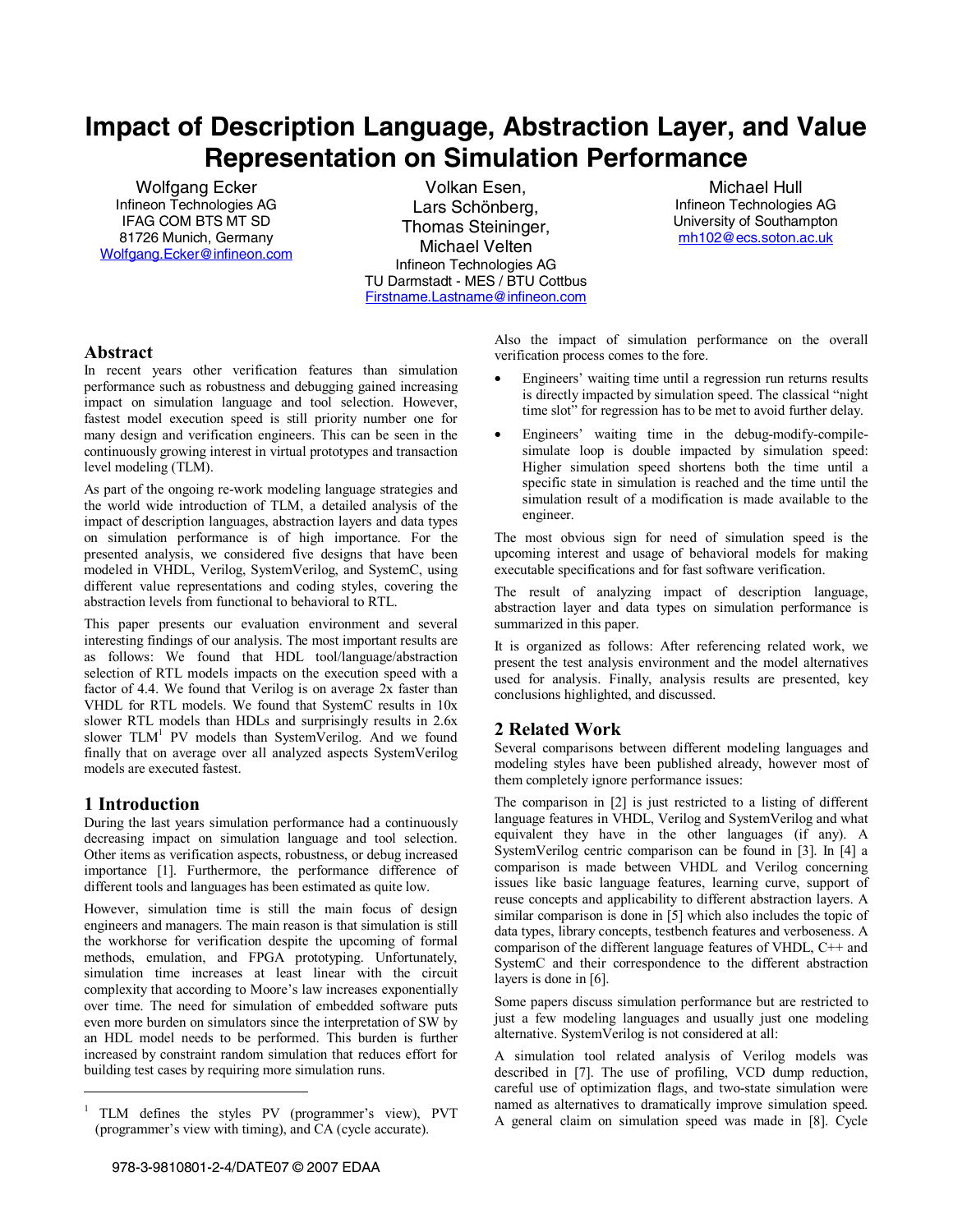simulation is claimed to be 10-50x faster than event driven simulation, while behavioral models are claimed to be 5-10x faster than RTL. Detailed analysis of modeling styles and languages is missing in both papers.

A tool comparison with only VHDL models and without detailed analysis of the impact of modeling styles has been published in [9]. Also a comparison of Verilog tools and VHDL tools compared to the fastest Verilog tool is described in [10]. Verilog is claimed to be 4-5x faster than VHDL but for an undefined modeling style.

A comparison between VHDL and C including simulation performance is made in [11], a similar comparison between VHDL and ADA in [12]. In [13] the differences concerning simulation time between VHDL and SystemC models are being discussed. The impact of LSE optimization for SystemC models is described in [14].

In all papers only a small subset of modeling styles is considered.

Our contribution to the field of language comparison is as follows. We created five different designs in four different languages (VHDL, Verilog, SystemVerilog and SystemC), using several abstraction layers and different data types.

Those models are then used in a regression environment in order to get representative information concerning performance differences between languages, abstraction layers and data types. In addition we use simulators of several EDA vendors in order to minimize the effect of tool dependency.

# **3 Analysis Environment**

# **3.1 The Reference Designs**

We used five different models for our evaluations: An 8 bit CPU core with memory, a 12 bit CPU subsystem consisting of CPU, memory and IO devices, a systolic array for concurrent stream processing, an FFT, and a switch. These models have been selected since they cover a wide variety of architecture alternatives (FSM, datapath, memory, communication) and modeling needs (arithmetic, bit manipulation, data flow, control flow).

We did not use a detailed analysis on single language feature basis because we found out that models like these did not produce realistic results, even if a weighted statistic was applied to rate the result. The reason might be that many effects of combining constructs were not captured.

Also a wide range of coding style alternatives was used. For example, we used flat and hierarchical descriptions, dataflow and control flow descriptions, as well as table driven descriptions and algorithmic descriptions.

Synthesizing the models resulted in 5k gates to 100k gates, not considering the memories. This gives the models the size of a smaller to medium sized IP block.

Different testcases covering all aspects of the models as well as a wide range of simulation times were written for each model. Execution times were up to 10000 CPU seconds providing a quite realistic benchmark in terms of simulation time.

## **3.2 Overall Structure of the environment**

Code for design and testbench as well as assembly code resides in a hierarchical file structure under clear case version control.

All tests, i.e. code and tool options are specified in XML. They are interpreted by a test handler. The following steps are executed per testcase:

- Copy code to empty directory in order to eliminate side effects as much as possible
- Perform compilation according to the sequence of files and the tool options specified in the test
- Elaborate model, when needed as separated step and measure system and user time
- Execute simulation and measure system and user time
- Write measured time to a data base; the measured time is qualified with the test description (test case, language, optimization mode, trace mode, etc.)
- And finally clear directory

A script for generating a survey on languages and modeling in a tabular way helps to get a general overview. Specific scripts help to relate execution time under certain aspects and to do statistics.

## **3.3 The Tools**

In order to eliminate tool dependency of measured simulation performance, several EDA tools were used to execute the models.

All tools were executed in full optimization mode. Object visibility was not required and no signal trace was performed. The selected simulation mode allows focusing on languages and abstraction. It provides the fastest execution and it reflects a typical tool setting for regression simulation with self checking testbenches.

The following tools were used:

- Synopsys "vcs2005.06-SP2"
- Mentor "modelsim6.2e"
- Cadence "ncsim5.4"
- OSCI 2.1v1 SystemC kernel (for SystemC models only); optimization –O3 for gcc was used; when using further optimizations the compilation crashed

In this paper, we give no single tool related information due to NDA agreements with EDA companies. The impact of tool capabilities on the result is discussed in a tool anonymous way.

## **3.4 Measurement**

All tools were executed on dual processor (3 GHz Intel Xeon with 4GB RAM) workstations running enterprise linux under LSF control, a state of the art application scenario. Measurements were repeated 5 times to equalize impact of workload. CPU time and system time of elaboration and simulation were added in order to form a representative value for execution time.

# **4 Model Alternatives**

As already proposed in the RASSP taxonomy [15], we consider value representation as an independent model alternative. Orthogonal to value representation, we take a mix of functional, structural, and timing abstraction as second independent model alternative. We also approximate the modeling style by a model classification from ARM [16] which primarily specifies TLM abstraction.

## **4.1 Selected Languages**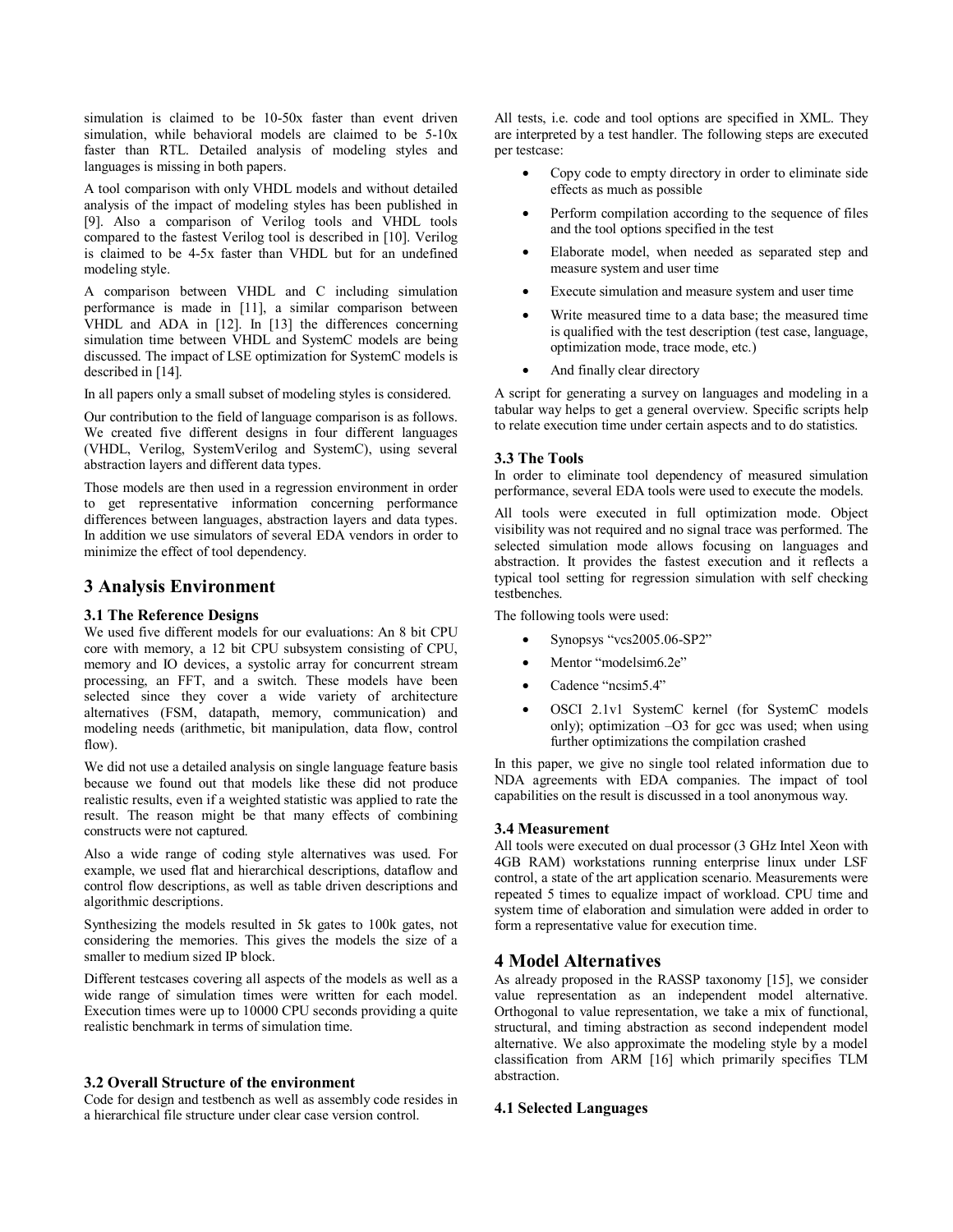As already mentioned, we evaluated VHDL, Verilog, SystemVerilog, and SystemC. The following dialects were used:

- VHDL'87 because this language dialect is still standard in our company. VHDL'93 is not used due to several major portability issues.
- Verilog'01, however mainly in a Verilog'95 compatible style. No portability issues between the two standard versions were found yet.
- SystemVeriog P1800, the current IEEE standard. Several restrictions had to be considered.
- SystemC 2.1.v1.

#### **4.2 Time abstraction and description styles**

The model's time representation and description style cannot be treated separately. We give an overview in this subsection.

# *4.2.1 Functional Model (un-timed)*

Functional models reflect only functionality of the design. Neither architectural nor timing aspects are covered. The modeling concept is like programming in a sequential programming language. Models might have been built in the programming language C as well. We made two different characteristic models:

- Flat functional model, i.e. using only one thread without any function calls, as special coding for optimized execution.
- Hierarchical functional model, i.e. using function calls that reflect functional design partitioning but not necessarily architectural partitioning.

External communication as required for IO instructions was mapped to files. Feedback loops in IO devices were not considered for modeling; however they might have been modeled with an IO buffer in the model.

Functional models are expected to be the fastest models. They have been built to set a base line. The two functional model alternatives described above were modeled in all languages.

#### *4.2.2 Behavioral Model*

Behavioral models reflect the classical CPU, memory, and IO device (peripheral) partitioning. No further partitioning is performed, i.e. CPU, memory, and IO devices are internally modeled as single thread.

Timing in general is only approximated. No special effort has been made to create timing accurate models.

For consideration of execution timing, the model is annotated with constructs to delay the sequential execution stream, e.g. in VHDL with wait for Tdelay. Similarly timing is considered in subprograms encapsulating the communication.

The following ways for modeling communication have been analyzed:

Signal based communication without handshake, i.e. special wait and delay statements have been inserted to guarantee correct communication.

This communication style mimics hardware-like communication that abstracts real timing to simulation iterations that do not consume simulation time (e.g. in VHDL delta cycles).

- Signal based communication with handshake, i.e. handshake guarantees correct communication, no further insertion of delay is required except to allow for signal update.
- Method based communication, i.e. method calls ensure correct communication. This style was implemented in SystemC and SystemVerilog only; SystemC models use OSCI TLM communication while SystemVerilog models use interface based communication with export and import of tasks.

All communication methods and models were implemented using the following timing accuracy:

- Un-timed modeling close to the OSCI PV abstraction. If any, only simulation cycle iterations without simulation time advance were executed.
- Propagation delay based modeling close to the OSCI PVT abstraction. Delay was specified in terms of units of simulation time.
- Clock related modeling close to the OSCI CA abstraction. Timing was considered by relating execution progress to subsequent clock edges.

Altogether 9 different styles of behavioral modeling were analyzed. VHDL and Verilog supported only 6 different styles whereas SystemC and SystemVerilog support all 9 styles.

#### *4.2.3 RT-Model*

In case of VHDL and Verilog, the RT models followed the IEEE synthesis standards. VHDL, Verilog, and SystemVerilog models were synthesizable with a commercial RTL synthesis tool.

The SystemVerilog models were not just a Verilog model compiled with a SystemVerilog compiler. Several SystemVerilog specific constructs as always ff, priority if, or interfaces have been used.

SystemC models mimic the VHDL coding style for synthesis. SystemC RT models were not synthesized with a tool.

Two basic RT modeling styles were analyzed:

- A two process model with one process modeling the registers and one process modeling the glue logic. The model was especially tuned for execution speed.
- A structural model with several design hierarchies. The 8 bit model was partitioned in a very fine granular way. Partially RT gate models were instantiated. The 12 bit model was partitioned in a more coarse granular way, i.e. the leave elements were muxes, registers, ALUs, and FSMs. Special care has been taken to cover a wide range of modeling styles. So e.g. one FSM was implemented via table-look-up technique, another via boolean equations.

The two RT model alternatives described above were modeled in all languages (2 per language).

#### *4.2.4 Summary of time abstraction and description styles*

The classical HDLs VHDL and Verilog were analyzed in 10 different time abstraction and description style modeling alternatives, SystemVerilog and SystemC in 13 different alternatives.

All time abstraction and description style alternatives were analyzed with a set of different value representations. They are discussed in the next subsection in more detail.

#### **4.3 Value Representation**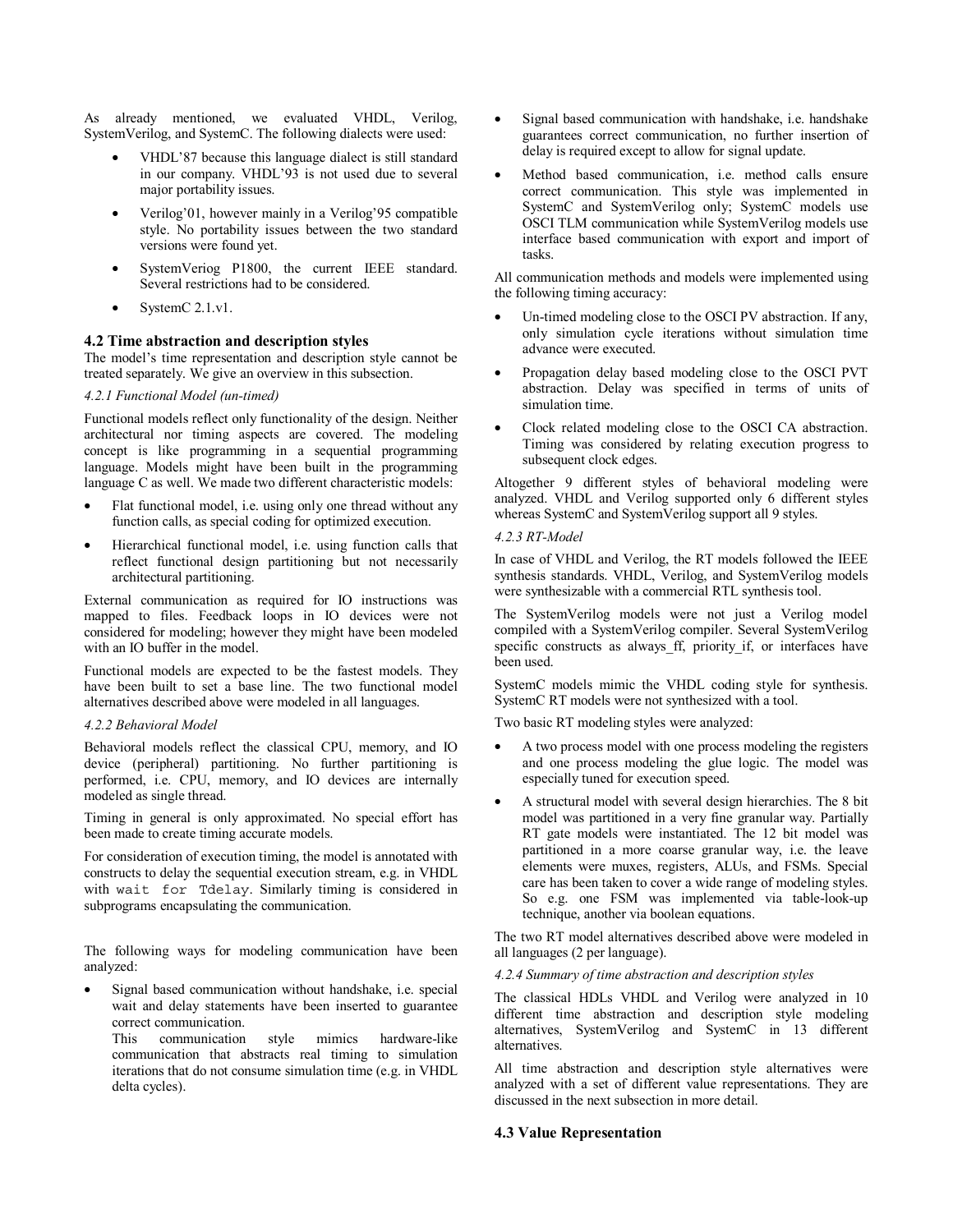Value representation is mostly omitted when modeling languages and styles are compared. In this study we took a strong focus on value representation as well, also motivated through the intermediary results. Generally, we distinguish 3 classes of values.

### *4.3.1 Abstract Un-encoded Values*

Abstract un-encoded values do not possess explicit mapping to vectors or arrays of bit. So, the value of a number is represented but its encoding (e.g. one's complement signed, two's complement signed, unsigned) is not. Abstract values are represented in a packed way which allows the simulator to handle them in one step if the size of the CPU word is sufficient. Available language representations are:

- VHDL: integer, enumeration, boolean
- SystemC: int, uint, enum
- Verilog and SystemVerilog support abstract, but not unencoded values. Independent from their semantics, bits can be set explicitly. For that reason, analysis and special handling in simulators is needed to map those values to a CPU word.

#### *4.3.2 Bit Values*

Bit values represent only the logic state of one line or one port. Bit values are supported by VHDL (bit), SystemVerilog (bit) and SystemC (sc\_bit).

Bit values may be composed, for example to vectors. A composition of bit values may go hand in hand with a higher level semantic representation, e.g. a vector of 12 bit may carry the semantics of a positive or negative number.

- Vectors of bit without additional semantics are available only in VHDL (bit\_vector) and SystemC (sc\_bv). More complex operations than boolean operations (such as arithmetic operations) must be implemented explicitly.
- Vectors of bit with arithmetic operations are available only in VHDL and SystemVerilog. VHDL provides additional standard packages for that purpose. SystemC natively does not support arithmetic operations on bit vectors. The representations for vectors with arithmetic operations are:
	- VHDL: signed and unsigned types from package ieee.numeric\_bit.
	- o SytemVerilog language built-in support of signed and unsigned interpretation.

#### *4.3.3 Meta Values*

Meta values represent not only logical information but also simulation related or hardware related information. So, 'X' represents among others un-initialized values or simulation conflicts, 'Z' represents high impedance values.

The following representations have been evaluated:

- Since VHDL does not possess a built-in logic type with meta values the data types defined in the package ieee.std\_logic1164 is used.
	- o Both, the unresolved and resolved alternative were analyzed. Arithmetic operations were explicitly modeled in the model.
	- o Signed and unsigned types supporting numeric operations on std\_logic are available as standardized versions from the package ieee.numeric\_std.
- o In order to identify the impact of an optimized implementation, we also analyzed a self defined logic type with meta values 'X' and 'Z'.
- Verilog possesses a built-in logic type with meta values.
- For SystemVerilog, we did not analyze the Verilog type wire/reg (which is available because of upward compatibility) but the type logic. The type logic is an extended digital 0/1-logic with the meta values 'X' and 'Z' as well. Arithmetic operations are also language inherent in SystemVerilog. We analyzed both the signed and the unsigned interpretation.
- For SystemC, we used the types sc\_logic and sc\_lv. For arithmetic operations we again used model specific implementations because no arithmetic support for these types is provided in SystemC.

#### *4.3.4 Summary*

In summary we analyzed the impact of 9 different value representations in VHDL, 1 value representation in Verilog, 4 value representations in SystemVerilog and 3 value representations in SystemC. All model alternatives are implemented for all time abstraction and description styles. The resulting number of models and testcases is discussed in the next section.

### **4.4 Overall testcases**

When adding up all our modeling and language alternatives, we will end up with 191 model alternatives as shown in the next table.

|               | Description | Values | All together |
|---------------|-------------|--------|--------------|
| <b>VHDL</b>   | 10          |        | 90           |
| Verilog       | 10          |        |              |
| SystemVerilog | 13          |        | 52           |
| SystemC       | 13          |        | 39           |

This will result in 955 different models considering our five different designs.

For simulation we execute 5 testcases for each design to avoid execution of specific code and 5 repetitions of each testcase to eliminate LSF impact on the results. Together roughly 20k test cases simulation runs will have to be executed. Unfortunately, we were not able to run all models in all environments.

# **5 Results and Conclusions**

The findings are first presented for modeling styles, tools, and languages separately. Then accumulated results are summarized. For all tool independent comparisons, we used the fastest execution time amongst all tools.

#### **5.1 Performance Impact of Modeling Styles**

No surprise, our observations matched with the general claim that functional description with abstract un-encoded values, behavioral models with bit models, and RTL models with logic values roughly have an execution time of 1 vs. 10 vs. 100 (we measured on average 1 vs. 8,6 vs. 87,0). However we detected some interesting details: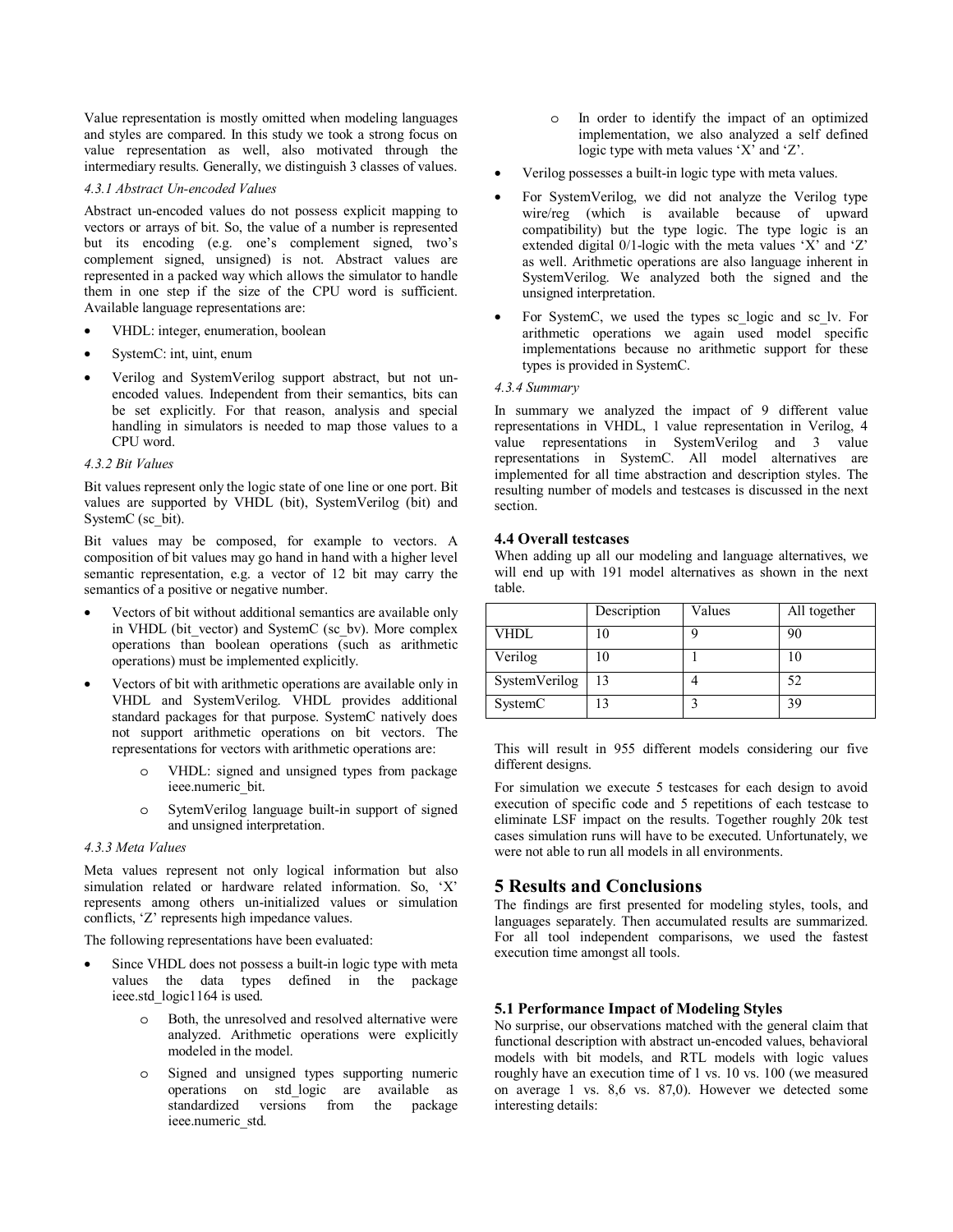• Hierarchical models on average showed a 1.5x slower execution speed than flat models. This points to weak tool based optimization. In detail, we found out that the hierarchical Verilog RTL models were on average 1.6x (1.3x to 1.7x) slower than the dual process/task models. Surprisingly, this effect could not be observed in VHDL (here the difference was on average just 1.06) even though VHDL prevents optimization of propagation of 0-delayed events through its simulation cycle.

Further on, we found out that hierarchical sequential elements were  $1.5x$  ( $1.3x$  to  $1.8x$ ) slower than their flat counterparts.

The biggest difference in execution speed concerning the different value representations was approximately a factor of 2. Analyzing the single impact, abstract un-encoded values (when available) improved execution speed on average by a factor of 1.5 over bit values. Bit values in turn improved execution speed on average by a factor of 1.4 over standard simulation logic. The standard simulation logic types finally improved execution speed over user defined simulation logic types in VHDL by a factor of 1.2 on average.

Surprisingly VHDL's unresolved std ulogic executed slightly slower than std\_logic and VHDL's bit based numeric type, numeric bit.signed, executed up to 4.0x slower than numeric std.signed. The trend for this observation held for all tools and was on average 2.7x.

- Object based PV TLM models executed roughly 2x slower than method based PV TLM models. That is less than expected because object based PV TLM models require a much higher effort for event handling and thread synchronization and an additional decoding step for message decoding.
- Functional models executed 4.1x faster than method based PV TLM. This shows a relatively small remaining speedup factor for SoC simulation which is left beyond the currently propagated PV style.

# **5.2 Performance Impact of Model Language**

Performance of modeling languages is directly impacted by the optimization implemented in the executing tools. So, this comparison gives a today's view on existing environments which is an important criterion for today's decision. When the underlying engines are optioned differently in the future, this observation may change.

#### *5.2.1 SystemC*

SystemC showed to provide the slowest execution amongst all evaluated modeling languages. Surprisingly, SystemC functional models executed 2x slower than HDL models and SystemC method based PV models executed 2.6x slower than SystemVerilog models. The restrictions for using C++ optimizations for SystemC models may be the reason but at the moment we do not see how this situation might improve in the near future.

The RTL performance of SystemC models is 10x slower than those of HDL RTL models. This excludes SystemC to be an alternative RTL synthesis language compared to standard HDLs.

Furthermore, we detected a non negligible performance penalty from embedding SystemC in EDA's HDL simulators over using the OSCI SystemC kernel stand alone. Even more restricted optimization and further hooks for debugging might be the reason

for that observation. This means, the performance benefit of using SystemVerilog, Verilog, or VHDL over SystemC would be even greater when we consider the SystemC runtimes of the commercial EDA tools.

#### *5.2.2 Verilog*

Verilog models showed on average 1.9x (1.5x to 2.5x) faster execution than VHDL models. Verilog RTL models executed on average 1.8x (1.5x to 2.0x) faster than VHDL models. In addition to a higher freedom in model optimization from language side and a four-state vs. a nine-state type, a higher R&D investment in Verilog tools and their optimization may be the reason for these results.

#### *5.2.3 SystemVerilog*

SystemVerilog models using two-state types executed on average 2.0x (1.4x to 2.4x) faster than VHDL (four-state models on the other hand are slightly slower than Verilog models). This shows that a richer set of language features (as typing) and stronger checking is not necessarily a reason for slower execution (as often mentioned when VHDL was compared to Verilog).

Considering that several abstraction levels are not possible using plain Verilog (e.g. bit representation, method based TLM) SystemVerilog produces the best overall results.

#### **5.3 Tool Observations**

As already stated earlier, we do not provide specific information concerning one tool. So, we summarize just some tool related items:

- As an extreme case, for one functional model we detected a factor 10 speed difference between two commercial simulators. This is one strong indicator that execution speed should be analyzed as part of the tool evaluation process.
- Each commercial tool optimized one language best. In about 95% of the cases this difference was more than factor 1.8.
- All commercial tools generally showed a faster execution speed for Verilog RTL than VHDL RTL. The speed of SystemVerilog models – as well as the currently supported language standard – differed strongly.
- We found several different interpretations of languages, bugs and tool crashes even more than 15 years after VHDL'87 and more than 10 years after Verilog'95 standardization. Unexpectedly, VHDL showed more problems than Verilog
- For that reason, huge effort was spent to make models executable on all tools. Unfortunately, this was not possible for some VHDL models and several SystemVerilog models.

## **5.4 Accumulated Impacts**

All observations presented before focus on single modeling, language, or tool aspects. Since these aspects are not independent their individual effects do not stack directly. Instead the overall effect is usually slightly smaller.

Two overall impacts shall be presented here:

- The VHDL coding style recommended by VSIA for re-use is to use std\_logic types as interface objects. However these kinds of models executed up to 2.5x slower than not std logic based models.
- The fastest HDL RTL model (using the fastest tool and most efficient coding) executed 4.4x faster than its slowest